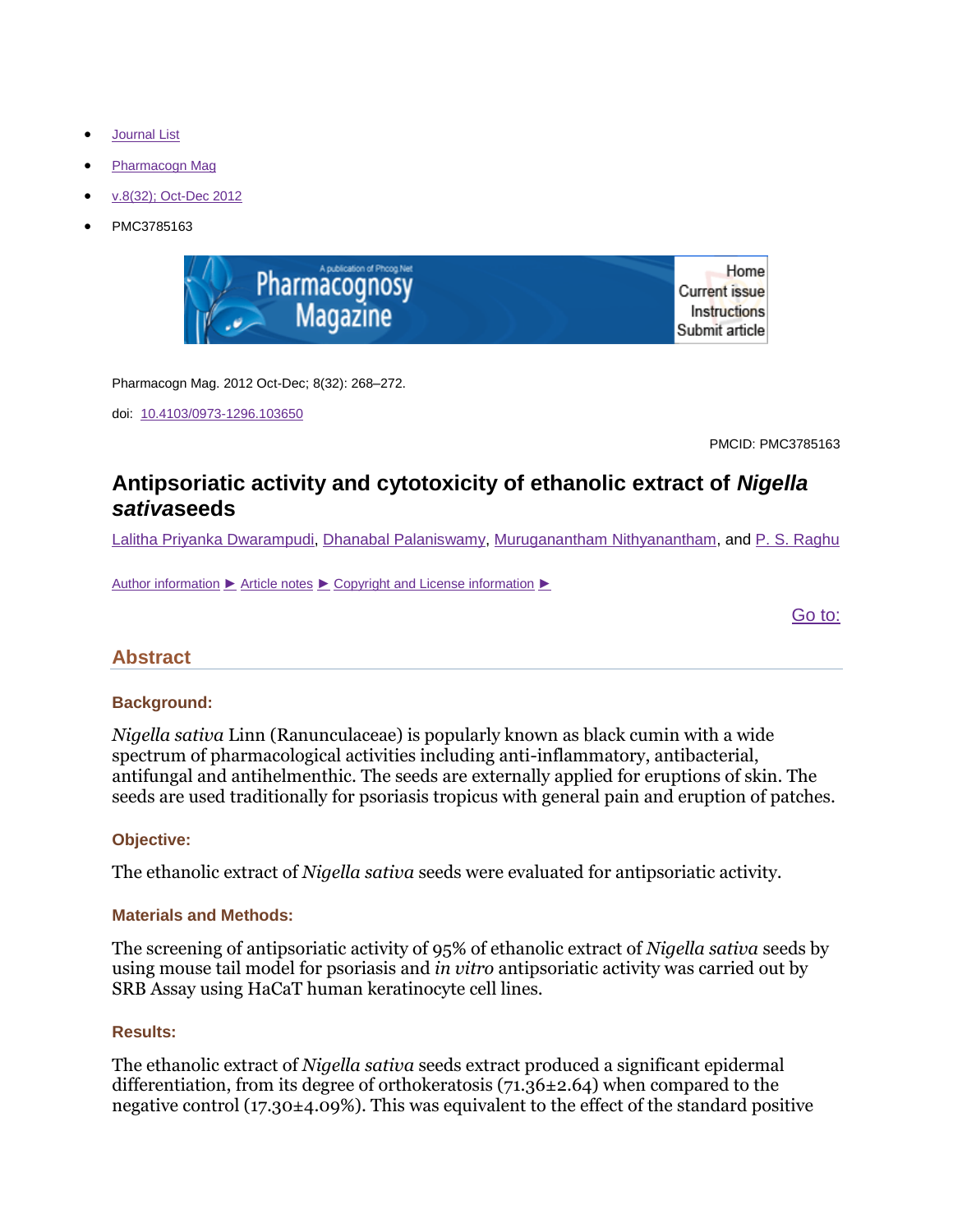control, tazarotene (0.1%) gel, which showed a (90.03±2.00%) degree of orthokeratosis. The 95% ethanolic extract of *Nigella sativa* shown IC50 239 μg/ml, with good antiproliferant activity compared to Asiaticoside as positive control which showed potent activity with IC50 value of 20.13 μg/ml.

## **Conclusion:**

The ethanolic extract of *Nigella sativa* seeds also showed increase in relative epidermal thickness when compared to control group by confirming its traditional use in psoriasis treatment.

**Keywords:** Black cumin, mouse tail model, *Nigella sativa*, orthokeratosis, psoriasis

[Go to:](http://www.ncbi.nlm.nih.gov/pmc/articles/PMC3785163/?report=classic)

# **INTRODUCTION**

Psoriasis is a chronic life-long inflammatory disease that primarily affects the skin, musculoskeletal system, the gastrointestinal system and the eye.[\[1\]](http://www.ncbi.nlm.nih.gov/pmc/articles/PMC3785163/?report=classic#ref1) Being an autoimmune disorder no diagnostic tests available for identification of psoriasis.[\[2\]](http://www.ncbi.nlm.nih.gov/pmc/articles/PMC3785163/?report=classic#ref2) However, the current treatments have not fully met the needs of the sufferers, largely due to the side effects so often associated with various therapies. Also, a large proportion of patients would develop drug resistance after long term drug exposure.[\[3\]](http://www.ncbi.nlm.nih.gov/pmc/articles/PMC3785163/?report=classic#ref3) Natural remedies seem promising in the management of wide range of dermatological conditions including psoriasis vulgaris.[\[4\]](http://www.ncbi.nlm.nih.gov/pmc/articles/PMC3785163/?report=classic#ref4)

*Nigella sativa* Linn. is an annual herb of the Ranunculaceae family. It is popularly known as black cumin. The *Nigella sativa* seeds contain ingredients, including nutritional components such as carbohydrates, fats, vitamins, mineral elements, and proteins, including eight of the nine essential amino acids.[\[5](http://www.ncbi.nlm.nih.gov/pmc/articles/PMC3785163/?report=classic#ref5)[,6](http://www.ncbi.nlm.nih.gov/pmc/articles/PMC3785163/?report=classic#ref6)[,7](http://www.ncbi.nlm.nih.gov/pmc/articles/PMC3785163/?report=classic#ref7)[,8\]](http://www.ncbi.nlm.nih.gov/pmc/articles/PMC3785163/?report=classic#ref8) Pharmacological investigations of the seed extract reveal a wide spectrum of activities including anti-inflammatory,[\[9\]](http://www.ncbi.nlm.nih.gov/pmc/articles/PMC3785163/?report=classic#ref9) antibacterial, antifungal and antihelmenthic.[\[10\]](http://www.ncbi.nlm.nih.gov/pmc/articles/PMC3785163/?report=classic#ref10) The seeds are externally applied for eruptions of skin. The seeds are used traditionally for psoriasis tropicus with general pain and eruption of patches.[\[11\]](http://www.ncbi.nlm.nih.gov/pmc/articles/PMC3785163/?report=classic#ref11) Although the seeds had been used for psoriasis, no scientific studies on this usage have yet been reported, so we have commenced a systematic study to assess the antipsoriatic activity of the ethanolic extract of *Nigella sativa* seeds evaluated using mouse tail model. Granular layer of the epidermis is greatly reduced in psoriatic lesions.[\[12\]](http://www.ncbi.nlm.nih.gov/pmc/articles/PMC3785163/?report=classic#ref12) This condition is known as Parakeratotic condition which is seen in the adult mouse tail which is one of the characteristic features of psoriasis. Induction of Orthokeratosis in the adult mouse tail is the basis behind the mouse tail test.[\[13\]](http://www.ncbi.nlm.nih.gov/pmc/articles/PMC3785163/?report=classic#ref13)

Many drugs presently used in the treatment of psoriasis have been evaluated by the mouse tail test and were found to have shown good efficacies.[\[14\]](http://www.ncbi.nlm.nih.gov/pmc/articles/PMC3785163/?report=classic#ref14) Many herbs presently used in the treatment of psoriasis have been evaluated by this method and were found to have significant effects.[\[15\]](http://www.ncbi.nlm.nih.gov/pmc/articles/PMC3785163/?report=classic#ref15) The *in vitro*antipsoriatic activity was carried out in HaCaT human keratinocyte cell lines.[\[16\]](http://www.ncbi.nlm.nih.gov/pmc/articles/PMC3785163/?report=classic#ref16) It is a model of epidermal hyper proliferation in psoriasis we used a rapidly multiplying HaCaT human keratinocyte cell lines.[\[17\]](http://www.ncbi.nlm.nih.gov/pmc/articles/PMC3785163/?report=classic#ref17) Hence, in this present study we evaluated 95% ethanolic extract of *Nigella sativa* seeds for psoriasis.

[Go to:](http://www.ncbi.nlm.nih.gov/pmc/articles/PMC3785163/?report=classic)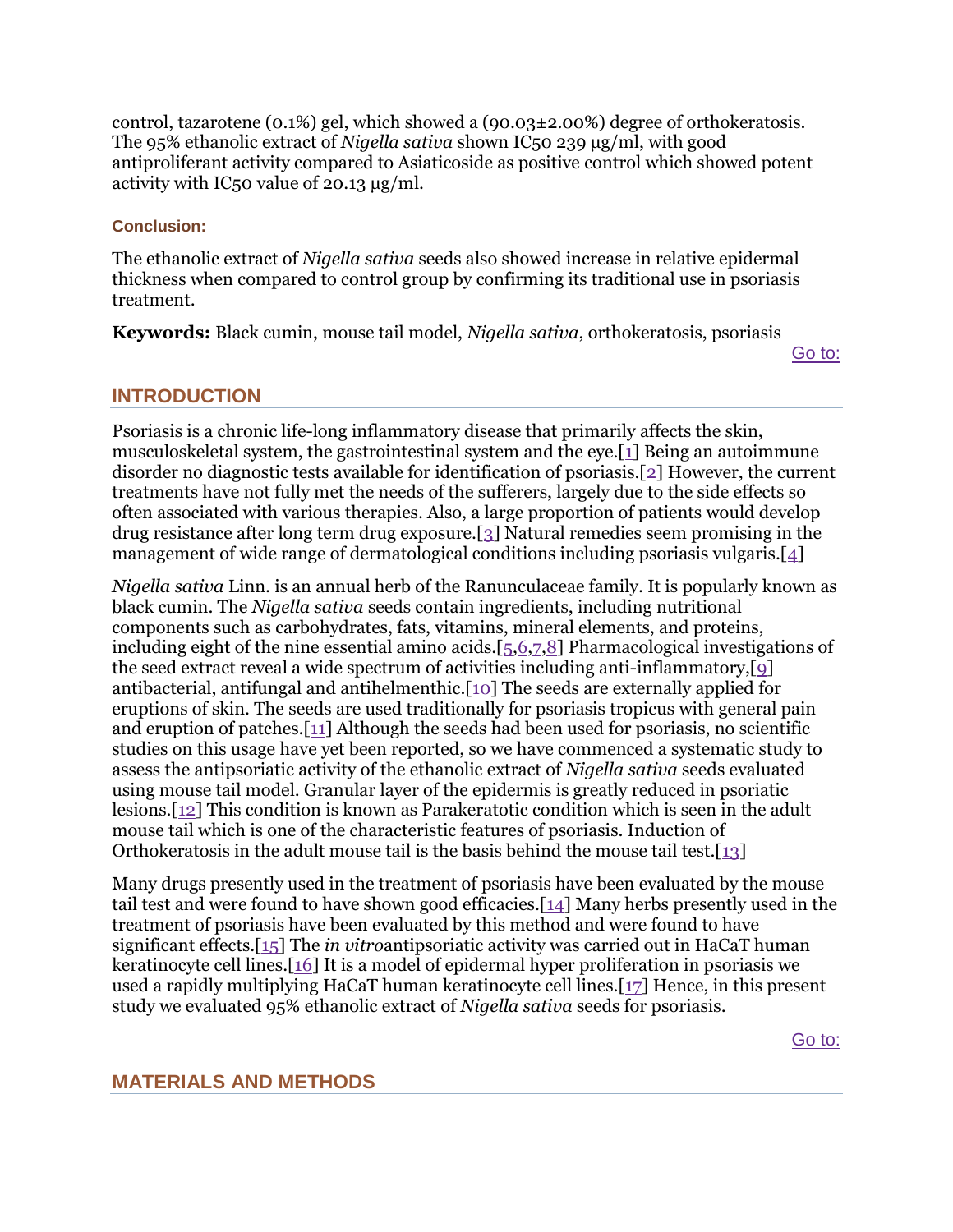#### **Plant materials**

*Nigella sativa* seeds were collected in the Mohali Region of the state of Punjab, India in the month of July 2009. The botanical identification was done by Dr. S. Rajan, Field Botanist, Central Council for Research in Homoeopathy, Emerald, Ooty, Nilgiris (District), Tamilnadu, India. Voucher specimens have been deposited at the Department of Phytopharmacy and Phytomedicine (TIFAC CORE HD), JSS College of Pharmacy, Rocklands, Ooty, India.

### **Extraction**

The *Nigella sativa* seeds were washed with water to remove dust particles, Shade dried and extracted by boiling 500 g of the seed powder (twice) in 3000 mL of 95% Ethanol for 30 min at 70°C in a soxhlet extraction unit. The extract obtained was evaporated and concentrated on a water bath at atmospheric pressure to a semisolid condition, which was further dried in an oven at 30°C on a shallow dish to constant weight to remove the solvent completely (yield, 22.78%).

### **Phytochemical screening**

Preliminary phytochemical analysis of the extract was performed by simple chemical tests. $[18]$ 

### **Cytotoxicity assay**

## **Sulphorhodamine B Assay**

Sulphorhodamine B (SRB) assay is used for *in vitro* antipsoriatic study.[\[16\]](http://www.ncbi.nlm.nih.gov/pmc/articles/PMC3785163/?report=classic#ref16) HaCaT human keratinocyte cell lines were obtained from National Center for Cell Science, Pune, India. They were cultured in Dulbecco's modified Eagle's medium supplemented with 10% fetal bovine serum. The monolayer cell culture was trypsinized and the cell count adjusted to 1.0×10<sup>5</sup> cells/ml using growth medium in a 96 well microtitre plate, 0.1 ml of the diluted cell suspension (approximately 10,000 cells/well) was added. After 24 hours, when a partial monolayer was formed, the supernatant was flicked off, the monolayer was washed once and 100 μl of drug dilution prepared in maintenance media was added per well in microtitre plates. The plates were then incubated at  $37^{\circ}$ C for 3 days in  $5\%$  CO<sub>2</sub> atmosphere, and microscopic examination was carried out and observations recorded every 24 hours. After 72 hours, 25 μl of 50% trichloro-acetic acid was added to the wells gently such that it forms a thin layer over the drug dilutions to form an overall concentration of 10%. The plates were then incubated at 4°C for one hour. The plates were flicked; culture was washed five times with tap water to remove traces of medium, drug and serum, and was then air dried. The air-dried plates were stained with SRB for 30 minutes. The unbound dye was then removed by rapidly washing four times with 1% acetic acid. The plates were then air-dried 100 μl of 10 mM tris base was then added to the wells to solubilise the dye. The plates were shaken vigorously for 5 minutes. The absorbance was measured using microplate reader at a wavelength of 540 nm. Data obtained at different concentrations were used for IC50 calculations.

## **Pharmacological screening**

## **Animals**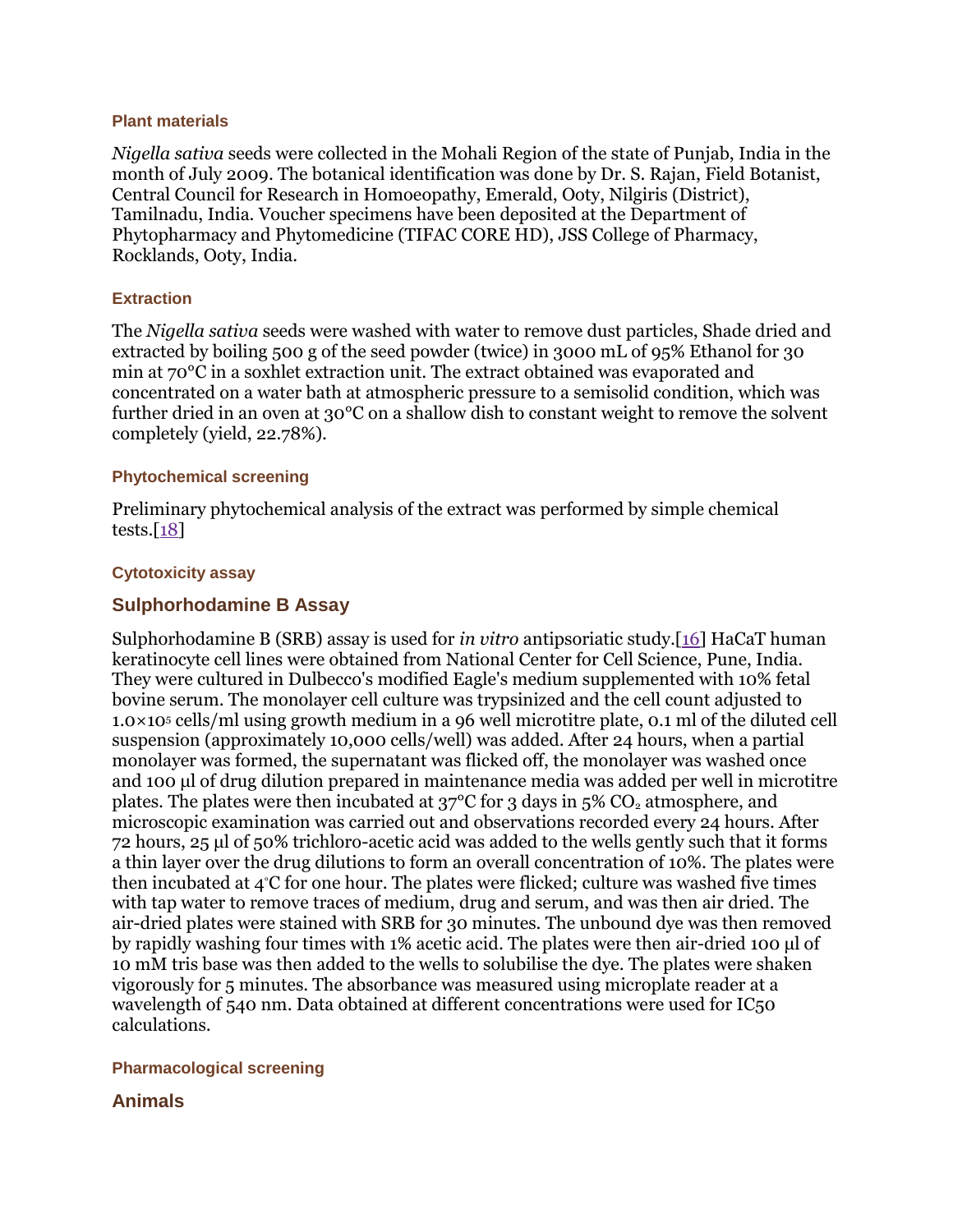Healthy male adult albino mice (25-30 g) obtained from the animal house of JSS College of Pharmacy, Ooty, Tamilnadu, India were used for the study. Mice were housed in polypropylene cages and fed on standard pellet diet and water ad libitum, and the room maintained under controlled condition (12 h light-dark cycle at  $22\pm2^{\circ}$ C). Animals were allowed to acclimatize for 7 days prior to experiments being carried out. Institutional ethics committee permission was obtained as per CPCSEA guidelines (Registration No: JSSCP/IAEC/M.PHARM/PHYTO PHARM/04/2009-2011) for carrying out the study in animals.

## **Mouse tail model**

*In vivo* antipsoriatic activity was performed using mouse tail model for psoriasis.[\[13\]](http://www.ncbi.nlm.nih.gov/pmc/articles/PMC3785163/?report=classic#ref13) Animals were separated in to three groups of six animals in each group. The first group served as control which was left untreated and the second group treated with standard tazarotene gel (0.1 %) which served as positive control. The third group was treated with 95% ethanolic extract of *Nigella sativa seeds*. The extract was dissolved with water in the ratio of 1:2 and used for the topical application on the tail especially at proximal part. Treatment was done for animals once daily for 14 days. 0.5 mL of the*Nigella sativa* seed extract or tazarotene was applied topically to the proximal part of the tail and allowed to be in contact with tail skin for 2 hours with the help of cloth plaster. The tails were washed with plain water at the end of contact time. The animals were sacrificed by deep ether anaesthesia, two hours after the last treatment and around 2.5 cm length the proximal parts of their tails were cut and they are preserved in different containers containing 10 % formalin in saline.

# **Histopathological evaluation**

The tail skin was used to prepare longitudinal histological sections and subjected to staining using hematoxylin-eosin. The tail specimens were analyzed histometrically for:

- 1. The horizontal length of an individual scale lying in between adjacent hair follicles including sebaceous glands (*n*=10 scales per animal, *n*=6 animals per treatment group; i.e. a total of 60 measurements per treatment)
- 2. The horizontal length of the fully developed granular layer within an individual scale (*n*=10 scales per animal, *n*=6 animals per treatment group; i.e. a total of 60 measurements per treatment), and
- 3. The vertical epidermal thickness between the dermo-epidermal junction and the lowest part of the stratum corneum (*n*=5 measurements per scale, *n*=10 scales per animal, *n*=6 animals per treatment group; i.e. a total of 300 measurements per treatment).

Taken together, from these calculations, the following three parameters were used for the evaluation of the drug effects: (a) the degree of orthokeratosis, (b) the 'drug activity' and (c) the relative epidermal thickness.

Drug Activity =  $OK(s)$ -OK(c)/100-OK(c)×100

with OK (i.e. orthokeratosis) as the mean of the parameter explained under for a test substance (s) and the untreated control condition (c), respectively.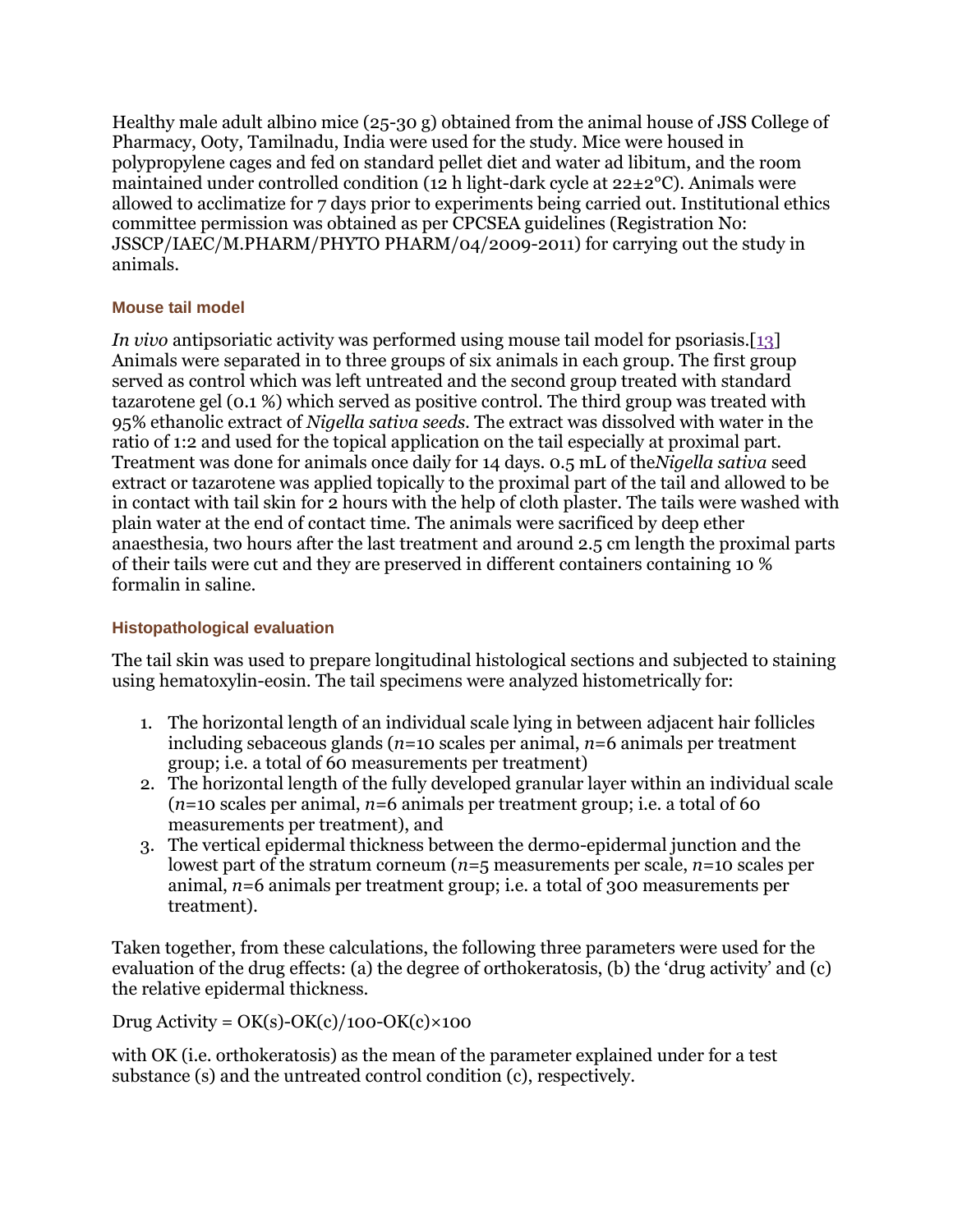### **Statistical analysis**

Data in the present study are presented as weighed mean±standard error. For statistical comparisons in the mouse tail test explorative probabilities were obtained by the Mann Whitney U test. Statistical calculations were done using Graph Pad Prism software. Values with *P*<0.05 are considered significant.

[Go to:](http://www.ncbi.nlm.nih.gov/pmc/articles/PMC3785163/?report=classic)

## **RESULTS**

The yield of ethanolic extract *Nigella sativa* was found to be 22.78%. The preliminary phytochemical analysis revealed the presence of alkaloids, carbohydrates, saponins, triterpenes, fats and oils, resins, phenols, tannins, flavanoids, proteins and aminoacids.

The ethanolic extract of *Nigella sativa* seeds produced significant differentiation in epidermis as seen from its degree of orthokeratosis (71.36±2.64%) when compared to control (17.30 $\pm$  4.09%). It is equivalent to the standard tazarotene (0.1%) gel which showed 90.03±2.00% degrees of orthokeratosis. Overall, the *Nigella sativa* seed extract showed 65.01% activity in the mouse tail model for psoriasis [\[Figure 1](http://www.ncbi.nlm.nih.gov/pmc/articles/PMC3785163/figure/F1/) and [Table 1\]](http://www.ncbi.nlm.nih.gov/pmc/articles/PMC3785163/table/T1/). In relative epidermal thickness, the 95% ethanolic extract of *Nigella sativa*showed significant increase when compared to control group.



### [Figure 1](http://www.ncbi.nlm.nih.gov/pmc/articles/PMC3785163/figure/F1/)

Histopathological sections of mouse tail skin treated topically for 14 days, (original magnification 40×) (a) Control; (b) Tazarotene 0.1%; (c) 95% ethanolic extract of Nigella sativa seeds. Note that granular layer is less developed in most parts **...**

| Effects of 0.5% ethanolic extract of Nigella sativa seeds on the degree of ortholoratosis a<br>thickness as well as the 'drug activity' in the mouse tail model |                                     |                          |                                            |
|-----------------------------------------------------------------------------------------------------------------------------------------------------------------|-------------------------------------|--------------------------|--------------------------------------------|
| Traatmant<br>groups                                                                                                                                             | Decree of<br>orthokeratosis<br>(54) | Drug<br>activity<br>(74) | Relative<br>epidermal<br>thickness<br>(55) |
| Control                                                                                                                                                         | 17.30+4.09*                         | ٥                        | 100.00±10.7                                |
| Standard<br>tazarotene<br>(0.1%)                                                                                                                                | 90.03+2.00*                         | 87.54                    | 103.56a4.7                                 |
| Nigella<br>sativa seed<br>extract                                                                                                                               | 71.3642.641                         | 65.01                    | 116.89                                     |

## [Table 1](http://www.ncbi.nlm.nih.gov/pmc/articles/PMC3785163/table/T1/)

Effects of 95% ethanolic extract of Nigella sativa seeds on the degree of orthokeratosis and relative epidermal thickness as well as the 'drug activity' in the mouse tail model

The 95% ethanolic extract of *Nigella sativa* shown IC50 239 μg/ml, with good antiproliferant activity compared to Asiaticoside as positive control which shown potent activity with IC50 value of 20.13 μg/ml.

[Go to:](http://www.ncbi.nlm.nih.gov/pmc/articles/PMC3785163/?report=classic)

**DISCUSSION**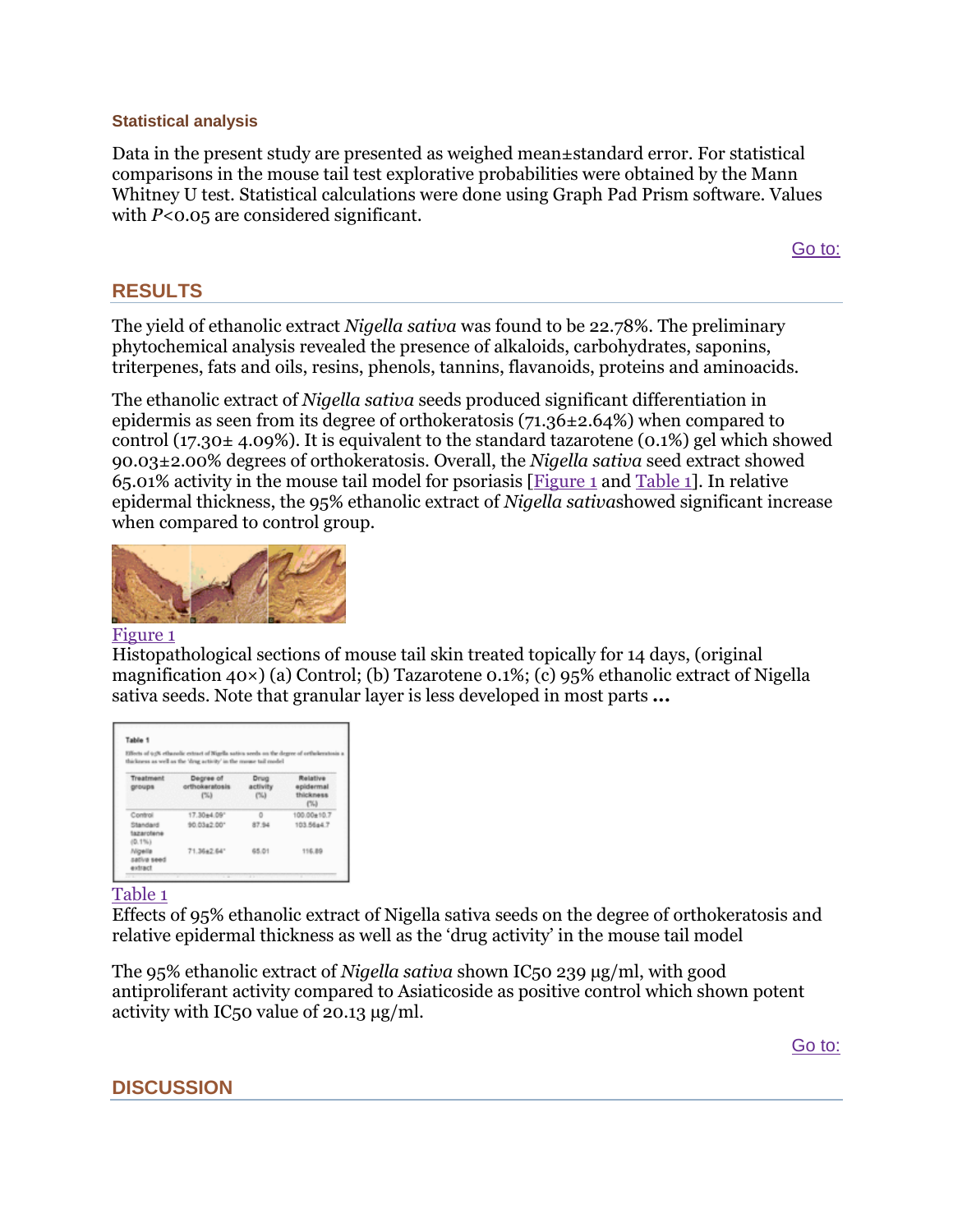Due to disturbances in leukotriene homoeostasis can result in inflammatory responses as diverse as psoriasis, rheumatoid arthritis and inflammatory bowel disease. The presence of cysteinyl leukotrienes (slow-reacting substances) is reported in inflammatory diseases such as psoriasis.[\[19\]](http://www.ncbi.nlm.nih.gov/pmc/articles/PMC3785163/?report=classic#ref19) It is well known underlying mechanisms of psoriasis. Since quercetin inhibit leukotriene synthesis and histamine release, as well as act as superoxide scavengers, they could have a palliative effect on inflammation.[\[20](http://www.ncbi.nlm.nih.gov/pmc/articles/PMC3785163/?report=classic#ref20)[,21\]](http://www.ncbi.nlm.nih.gov/pmc/articles/PMC3785163/?report=classic#ref21) Since flavonoids are well effective for psoriasis and our preliminary phytochemical investigation revealed the presence of flavanoids in ethanolic extract of *Nigella sativa* seeds, we carried out HPTLC analysis for estimating the presence of quercetin. The amount of quercetin was found to be 9.31%.

The granular layer is present in epidermis. It is greatly reduced or almost absent in epidermis of psoriatic leisions.[\[12\]](http://www.ncbi.nlm.nih.gov/pmc/articles/PMC3785163/?report=classic#ref12) This condition is known as parakeratosis, one of the most important characteristic features of psoriasis.[\[22\]](http://www.ncbi.nlm.nih.gov/pmc/articles/PMC3785163/?report=classic#ref22) Granular layer formation around the epidermis is known as orthokeratosis condition. Conversion of parakeratosis condition to orthokeratosis is the main principle behind the mouse tail test.[\[13\]](http://www.ncbi.nlm.nih.gov/pmc/articles/PMC3785163/?report=classic#ref13) Granular layer formation is indicated by the degree of orthokeratosis. The 95% ethanolic extract of *Nigella sativa* seeds produced well defined granular around the epidermis which is confirmed by its degree of orthokeratosis (71.36±2.64%).

Psoriasis is a disease resulted from the hyper proliferation and abnormal differentiation of keratinocytes.[\[23\]](http://www.ncbi.nlm.nih.gov/pmc/articles/PMC3785163/?report=classic#ref23) A successful antipsoriatic drug that targets the epidermis is defined as a compound that ideally shows low toxicity and restores skin homeostasis by suppressing keratinocyte hyper proliferation, abnormal differentiation, or both.[\[24\]](http://www.ncbi.nlm.nih.gov/pmc/articles/PMC3785163/?report=classic#ref24) The present study aimed to investigate the anti-proliferative properties of 95% ethanolic extract of *Nigella sativa* seeds, which were selected from the most frequently used prescriptions in TCM for psoriasis treatment, for their anti-proliferative effects against keratinocytes using cultured HaCaT cells as a psoriasis-relevant experimental model.

Overall, the *Nigella sativa* seed extract showed 65.01% activity in the mouse tail model for psoriasis. In relative epidermal thickness, the 95% ethanolic extract of *Nigella sativa* showed significant increase when compared to control group.

[Go to:](http://www.ncbi.nlm.nih.gov/pmc/articles/PMC3785163/?report=classic)

# **CONCLUSION**

From the present study it can be said that topical application of 95% ethanolic extract of *Nigella sativa*seeds has antipsoriatic activity and the external application is be beneficial in the management of psoriasis.

[Go to:](http://www.ncbi.nlm.nih.gov/pmc/articles/PMC3785163/?report=classic)

# **Footnotes Source of Support:** Nil **Conflict of Interest:** None declared.

[Go to:](http://www.ncbi.nlm.nih.gov/pmc/articles/PMC3785163/?report=classic)

## **REFERENCES**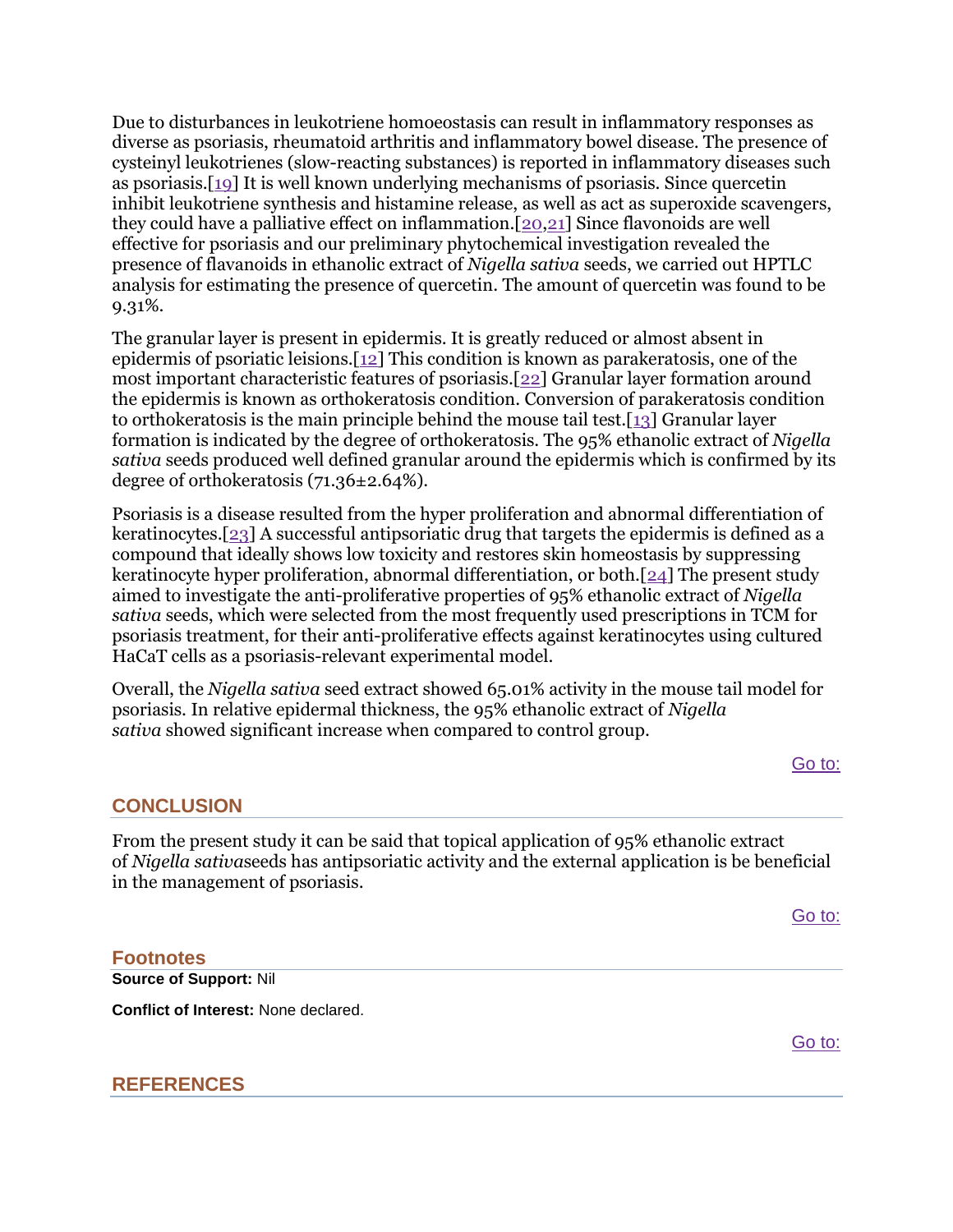1. Raychaudhuri SP, Gross J. A comparative study of pediatric onset psoriasis with adult onset psoriasis. Pediatr Dermatol. 2000;17:174–8. [\[PubMed\]](http://www.ncbi.nlm.nih.gov/pubmed/10886746)

2. Ortonne JP. Aetiology and pathogenesis of psoriasis. Br J Dermatol. 1996;135(Suppl 49):1–5.[\[PubMed\]](http://www.ncbi.nlm.nih.gov/pubmed/9035700)

3. Lebwohl M, Ali S. Treatment of psoriasis. Part 1. Topical therapy and phototherapy. J Am Acad Dermatol. 2001;45:487–98. quiz 499-502. [\[PubMed\]](http://www.ncbi.nlm.nih.gov/pubmed/11568737)

4. Brown DJ, Dattner AM. Phytotherapeutic approaches to common dermatologic conditions. Arch Dermatol. 1998;134:1401–4. [\[PubMed\]](http://www.ncbi.nlm.nih.gov/pubmed/9828875)

5. Houghton PJ, Zarka R, de las Heras B, Hoult JR. Fixed oil of Nigella sativa and derived thymoquinone inhibit eicosanoid generation in leukocytes and membrane lipid peroxidation. Planta Med. 1995;61:33–6. [\[PubMed\]](http://www.ncbi.nlm.nih.gov/pubmed/7700988)

6. Al Jassir MS. Chemical composition and microflora of black cumin (*Nigella sativa* L.) seeds growing in Saudi Arabia. Food Chem. 1992;45:239–42.

7. Bhatia IS, Bajaj KL. Tannins in black-plum (*Syzygium cumini* L.) seeds. Biochem J. 1972;128:56P.[\[PMC free article\]](http://www.ncbi.nlm.nih.gov/pmc/articles/PMC1173711/) [\[PubMed\]](http://www.ncbi.nlm.nih.gov/pubmed/5085637)

8. Chun H, Shin DH, Hong BS, Cho WD, Cho HY, Yang HC. Biochemical properties of polysaccharides from black pepper. Biol Pharm Bull. 2002;25:1203–8. [\[PubMed\]](http://www.ncbi.nlm.nih.gov/pubmed/12230118)

9. Agarwal R, Kharya MD, Shrivastava R. Antimicrobial & anthelmintic activities of the essential oil of*Nigella sativa* Linn. Indian J Exp Biol. 1979;17:1264–5. [\[PubMed\]](http://www.ncbi.nlm.nih.gov/pubmed/549848)

10. Ghosheh OA, Houdi AA, Crooks PA. High performance liquid chromatographic analysis of the pharmacologically active quinones and related compounds in the oil of the black seed (*Nigella sativa*L.) J Pharm Biomed Anal. 1999;19:757–62. [\[PubMed\]](http://www.ncbi.nlm.nih.gov/pubmed/10698539)

11. Hongberger JM. New Delhi: BR Publisher; 1986. Materia medica: A medium-system approach; p. 262.

12. Lowes MA, Bowcock AM, Krueger JG. Pathogenesis and therapy of psoriasis. Nature.2007;445:866–73. [\[PubMed\]](http://www.ncbi.nlm.nih.gov/pubmed/17314973)

13. Vogel GH. New York: Springer Publisher; 2008. Drug discovery and evaluation: Pharmacological assays; pp. 1964–65.

14. Sebök B, Bonnekoh B, Kerényi M, Gollnick H. Tazarotene induces epidermal cell differentiation in the mouse tail test used as an animal model for psoriasis. Skin Pharmacol Appl Skin Physiol.2000;13:285–91. [\[PubMed\]](http://www.ncbi.nlm.nih.gov/pubmed/10940819)

15. Muruganantham N, Basavaraj KH, Dhanabal SP, Praveen TK, Shamasundar NM, Rao KS. Screening of Caesalpinia bonduc leaves for antipsoriatic activity. J Ethnopharmacol. 2011;133:897–901. [\[PubMed\]](http://www.ncbi.nlm.nih.gov/pubmed/20920562)

16. Boukamp P, Petrussevska RT, Breitkreutz D, Hornung J, Markham A, Fusenig NE. Normal keratinization in a spontaneously immortalized aneuploid human keratinocyte cell line. J Cell Biol.1988;106:761–71. [\[PMC free article\]](http://www.ncbi.nlm.nih.gov/pmc/articles/PMC2115116/) [\[PubMed\]](http://www.ncbi.nlm.nih.gov/pubmed/2450098)

17. Klem EB. Effects of antipsoriasis drugs and metabolic inhibitors on the growth of epidermal cells in culture. J Invest Dermatol. 1978;70:27–32. [\[PubMed\]](http://www.ncbi.nlm.nih.gov/pubmed/618977)